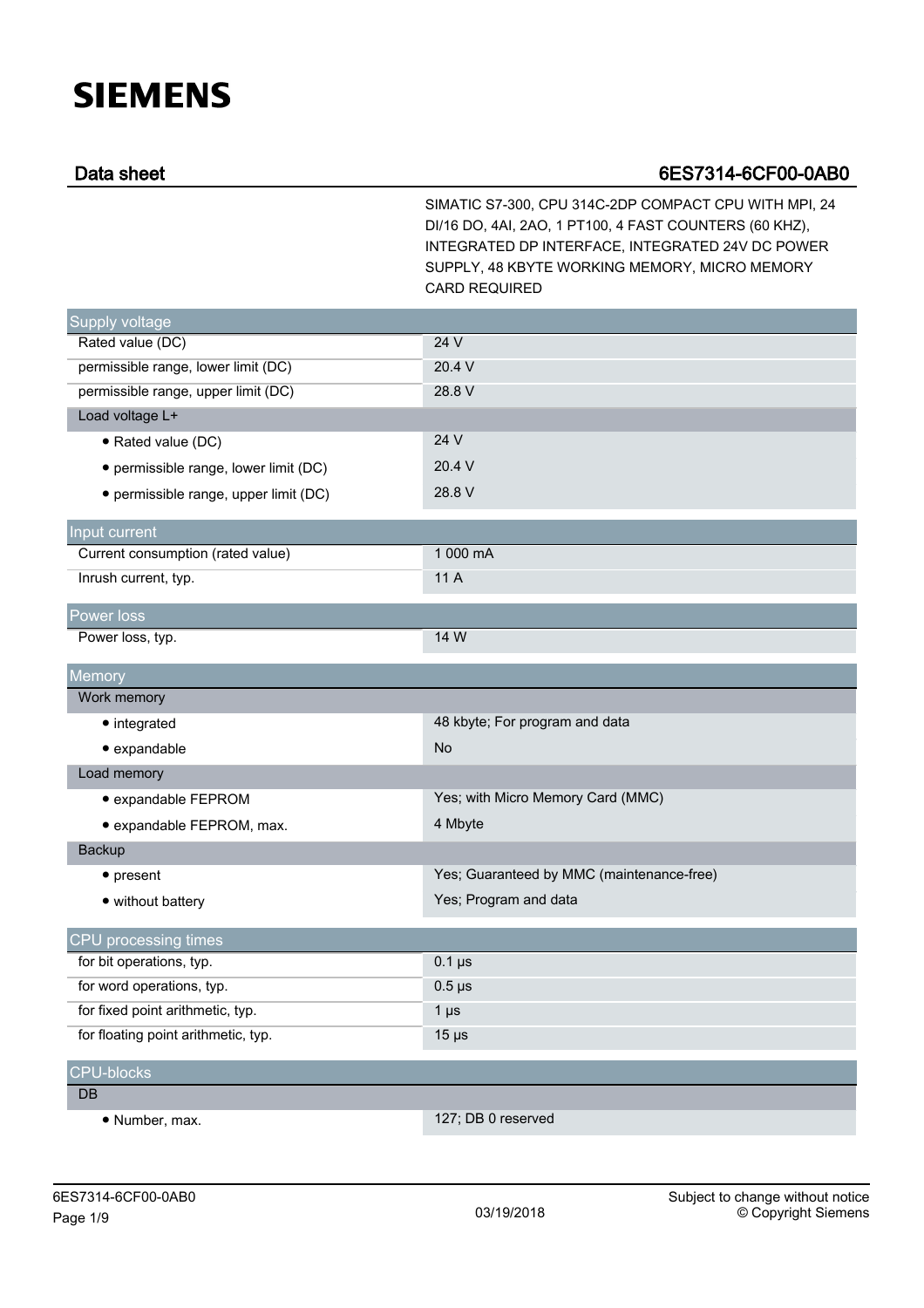| · Size, max.                           | 16 kbyte            |
|----------------------------------------|---------------------|
| <b>FB</b>                              |                     |
| · Number, max.                         | 128                 |
| · Size, max.                           | 16 kbyte            |
| FC                                     |                     |
| · Number, max.                         | 128                 |
| · Size, max.                           | 16 kbyte            |
| OB                                     |                     |
| · Size, max.                           | 16 kbyte            |
| • Number of time alarm OBs             | $\mathbf{1}$        |
| . Number of delay alarm OBs            | 1                   |
| • Number of cyclic interrupt OBs       | 1                   |
| • Number of process alarm OBs          | $\mathbf 1$         |
| Nesting depth                          |                     |
| • per priority class                   | $\bf 8$             |
| · additional within an error OB        | $\overline{4}$      |
| Counters, timers and their retentivity |                     |
| S7 counter                             |                     |
| • Number                               | 256                 |
| Retentivity                            |                     |
| - adjustable                           | Yes; Z 0 to Z 255   |
| - lower limit                          | $\mathsf{O}\xspace$ |
| - upper limit                          | 256                 |
| Counting range                         |                     |
| - lower limit                          | $\mathbf{1}$        |
| - upper limit                          | 999                 |
| S7 times                               |                     |
| • Number                               | 256                 |
| Retentivity                            |                     |
| - adjustable                           | Yes; T 0 to T 255   |
| - lower limit                          | $\mathsf{O}\xspace$ |
| - upper limit                          | 256                 |
| Time range                             |                     |
| - lower limit                          | $10 \text{ ms}$     |
| - upper limit                          | 9 9 9 0 s           |
| <b>IEC</b> timer                       |                     |
| $\bullet$ present                      | Yes                 |
| $\bullet$ Type                         | <b>SFB</b>          |
|                                        |                     |
| Data areas and their retentivity       |                     |
| Flag                                   | 256 byte            |
| · Number, max.                         |                     |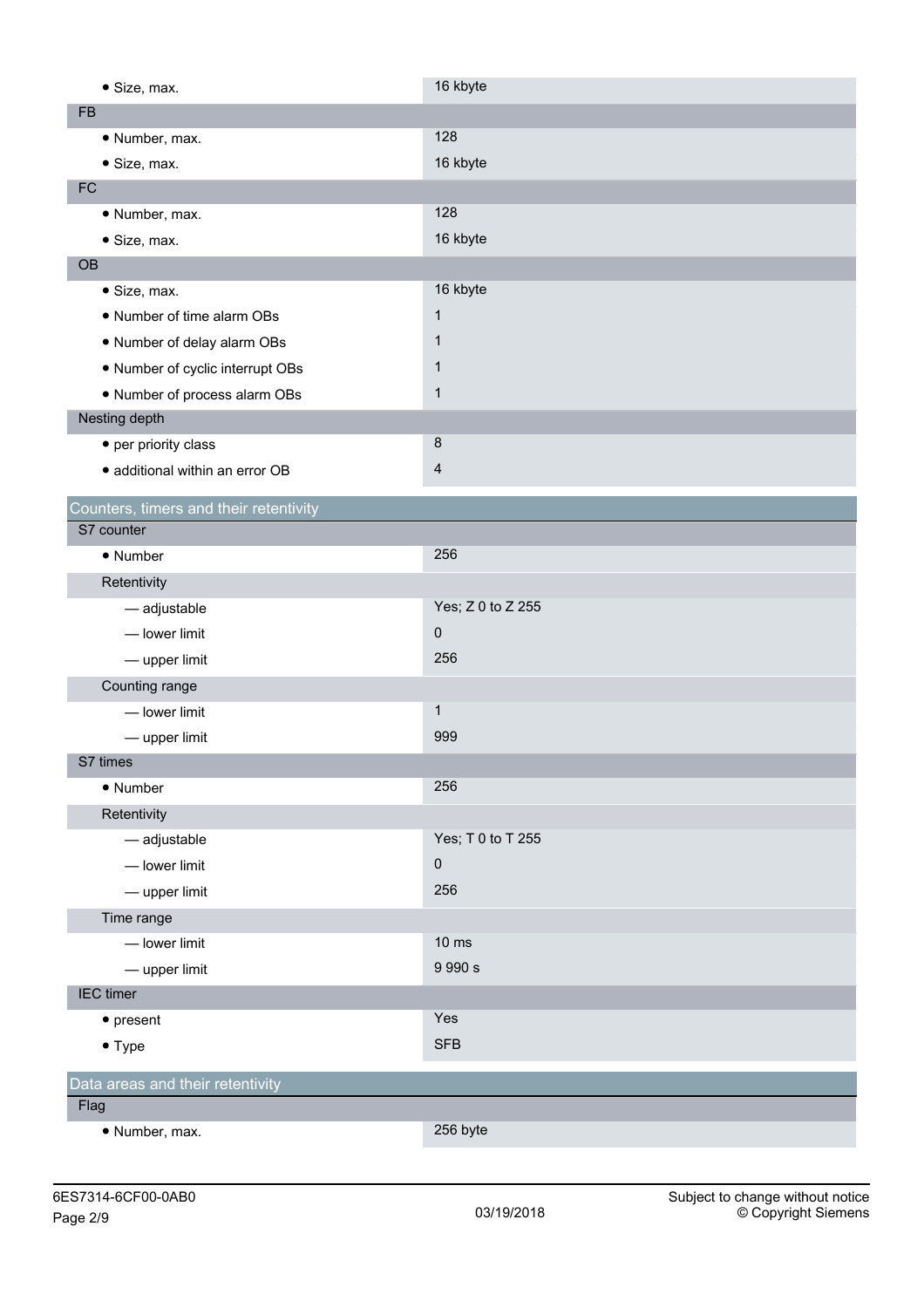| · Retentivity available                                   | Yes; MB 0 to MB 255 |
|-----------------------------------------------------------|---------------------|
| Address area                                              |                     |
| I/O address area                                          |                     |
| • Inputs                                                  | 1 kbyte             |
| • Outputs                                                 | 1 kbyte             |
| Process image                                             |                     |
| • Inputs                                                  | 128 byte            |
| • Outputs                                                 | 128 byte            |
| Digital channels                                          |                     |
| • Inputs                                                  | 992                 |
| • Outputs                                                 | 992                 |
| Analog channels                                           |                     |
| • Inputs                                                  | 248                 |
| • Outputs                                                 | 124                 |
|                                                           |                     |
| Hardware configuration<br>Number of expansion units, max. | $\mathfrak{Z}$      |
| Number of DP masters                                      |                     |
| • integrated                                              | $\mathbf{1}$        |
| $\bullet$ via CP                                          | $\mathbf{1}$        |
| Number of operable FMs and CPs (recommended)              |                     |
| $\bullet$ FM                                              | $\bf 8$             |
| $\bullet$ CP, PtP                                         | $\overline{4}$      |
| $\bullet$ CP, LAN                                         | $\overline{2}$      |
| Rack                                                      |                     |
| · Racks, max.                                             | $\overline{4}$      |
| · Modules per rack, max.                                  | 8; In rack 3 max. 7 |
|                                                           |                     |
| Time of day                                               |                     |
| Clock                                                     |                     |
| · Hardware clock (real-time)                              | Yes                 |
| • retentive and synchronizable                            | Yes                 |
| Operating hours counter                                   |                     |
| • Number                                                  | $\mathbf{1}$        |
| Clock synchronization                                     |                     |
| • supported                                               | Yes                 |
| <b>Digital inputs</b>                                     |                     |
| Number of digital inputs                                  | 24                  |
| Input voltage                                             |                     |
| · Rated value (DC)                                        | 24 V                |
| • for signal "0"                                          | $-3$ to $+5V$       |
| • for signal "1"                                          | $+15$ to $+30V$     |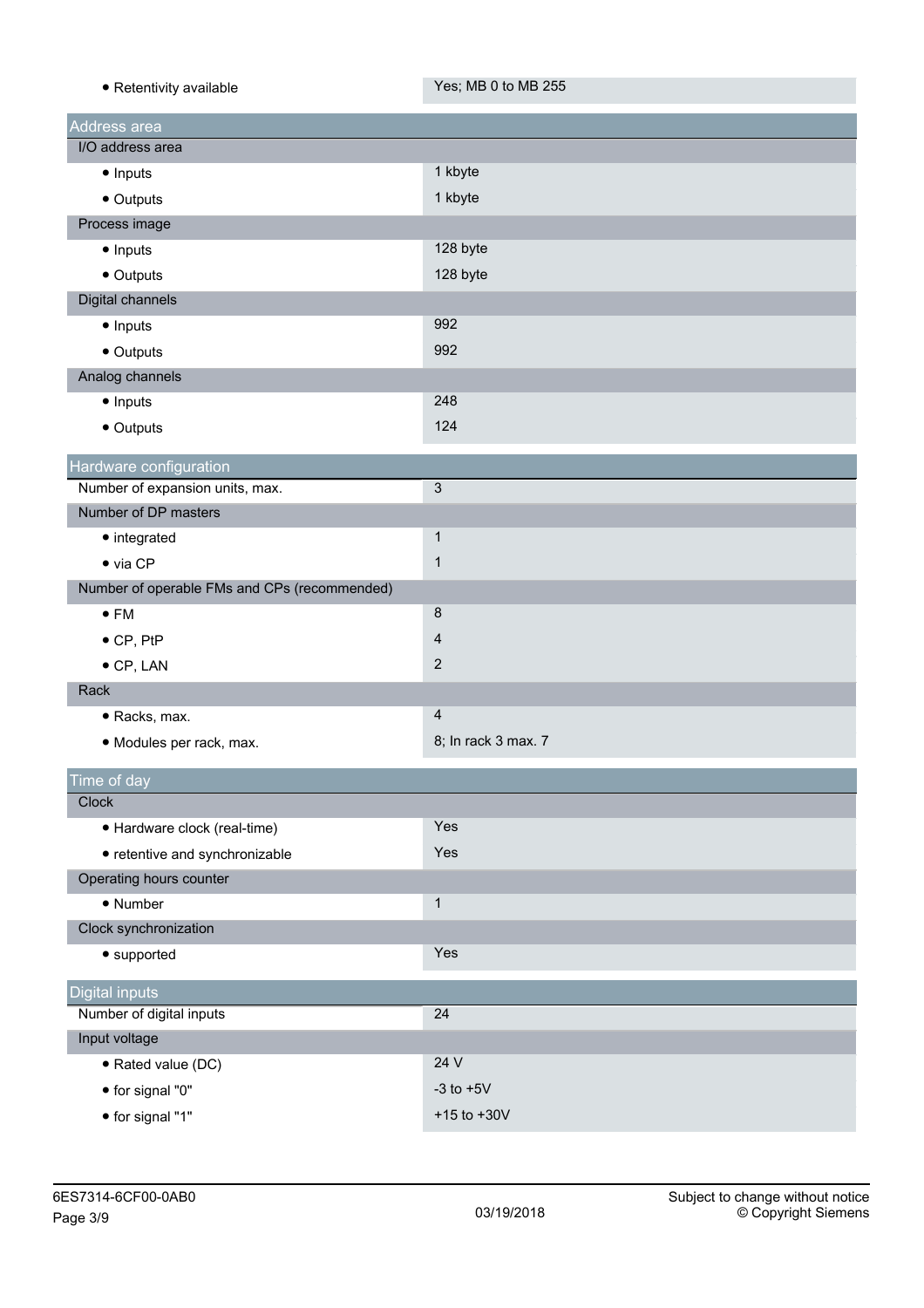| Input current                                              |                                            |
|------------------------------------------------------------|--------------------------------------------|
| • for signal "1", typ.                                     | 8 mA                                       |
| Input delay (for rated value of input voltage)             |                                            |
| for standard inputs                                        |                                            |
| - parameterizable                                          | Yes; 0.1 / 0.3 / 3 / 15 ms                 |
| for counter/technological functions                        |                                            |
| - at "0" to "1", max.                                      | $8 \mu s$                                  |
| Cable length                                               |                                            |
| · shielded, max.                                           | 1 000 m; 100 m for technological functions |
| · unshielded, max.                                         | 600 m                                      |
| <b>Digital outputs</b>                                     |                                            |
| Number of digital outputs                                  | 16                                         |
| Short-circuit protection                                   | Yes; Clocked electronically                |
| Limitation of inductive shutdown voltage to                | $L+$ (-48 V)                               |
| Output voltage                                             |                                            |
| • for signal "1", min.                                     | $L+$ (-0.8 V)                              |
| Output current                                             |                                            |
| • for signal "1" permissible range for 0 to 60 °C,<br>max. | 500 mA                                     |
| • for signal "1" minimum load current                      | 5 mA                                       |
| · for signal "0" residual current, max.                    | 0.5 <sub>m</sub> A                         |
| Switching frequency                                        |                                            |
| • with resistive load, max.                                | 100 Hz                                     |
| · with inductive load, max.                                | $0.5$ Hz                                   |
| Total current of the outputs (per group)                   |                                            |
| all mounting positions                                     |                                            |
| — up to 40 $^{\circ}$ C, max.                              | 8 A                                        |
| - up to 60 $^{\circ}$ C, max.                              | 4 A                                        |
| Cable length                                               |                                            |
| · shielded, max.                                           | 1 000 m                                    |
| · unshielded, max.                                         | 600 m                                      |
| Analog inputs                                              |                                            |
| Number of analog inputs                                    | $\overline{4}$                             |
| • For voltage/current measurement                          | 4                                          |
| • For resistance/resistance thermometer<br>measurement     | $\mathbf 1$                                |
| Input ranges                                               |                                            |
| • Voltage                                                  | Yes                                        |
| • Current                                                  | Yes                                        |
| • Resistance thermometer                                   | Yes                                        |
| • Resistance                                               | Yes                                        |
|                                                            |                                            |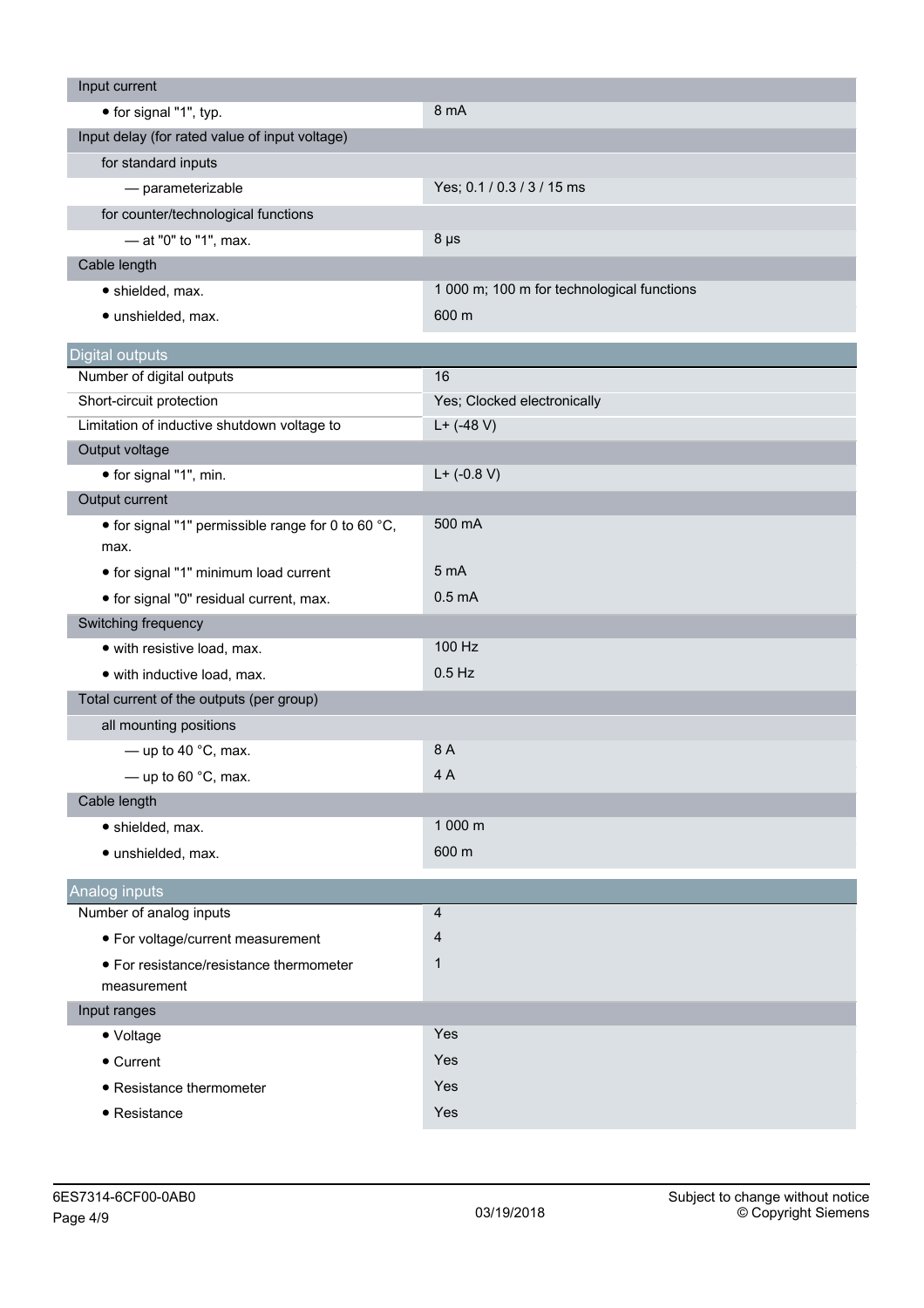| Yes; 2,5 / 16,6 / 20 ms |
|-------------------------|
|                         |
|                         |
|                         |
|                         |
|                         |
|                         |
|                         |
|                         |
|                         |
|                         |
|                         |
|                         |
|                         |
|                         |
|                         |
|                         |
|                         |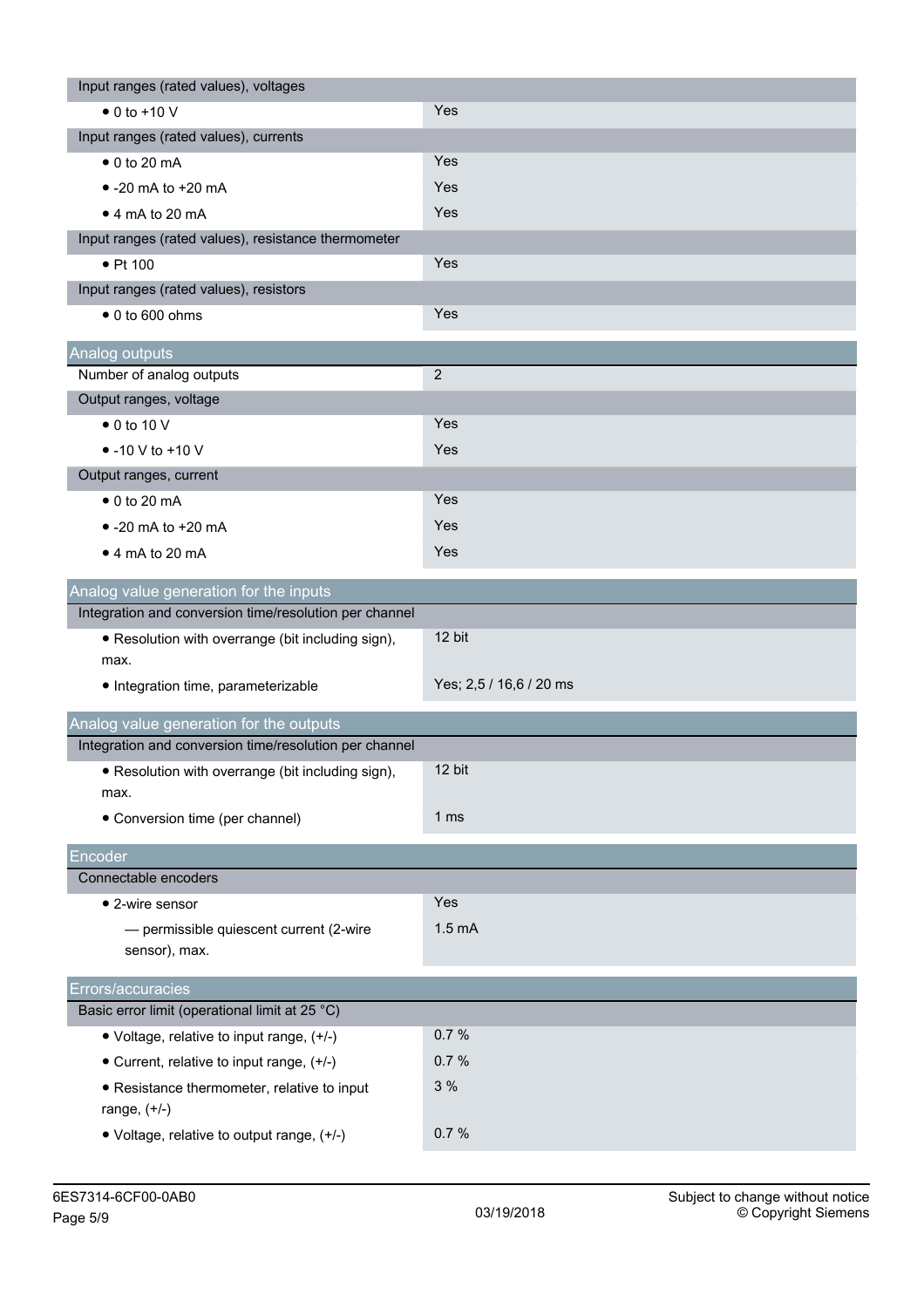| • Current, relative to output range, (+/-)      | 0.7%                        |
|-------------------------------------------------|-----------------------------|
| <b>Interfaces</b>                               |                             |
| <b>MPI</b>                                      |                             |
| • Cable length, max.                            | 50 m; without repeater      |
| 1. Interface                                    |                             |
| Interface type                                  | Integrated RS 485 interface |
| Physics                                         | <b>RS 485</b>               |
| Isolated                                        | No                          |
| Power supply to interface (15 to 30 V DC), max. | 200 mA                      |
| Functionality                                   |                             |
| $\bullet$ MPI                                   | Yes                         |
| • PROFIBUS DP master                            | No                          |
| • PROFIBUS DP slave                             | No                          |
| • Point-to-point connection                     | <b>No</b>                   |
| <b>MPI</b>                                      |                             |
| • Number of connections                         | 12                          |
| · Transmission rate, max.                       | 187.5 kbit/s                |
| Services                                        |                             |
| - PG/OP communication                           | Yes                         |
| - Global data communication                     | Yes                         |
| -S7 basic communication                         | Yes                         |
| -S7 communication                               | Yes                         |
| -S7 communication, as client                    | No                          |
| - S7 communication, as server                   | Yes                         |
| 2. Interface                                    |                             |
| Interface type                                  | Integrated RS 485 interface |
| Physics                                         | <b>RS 485</b>               |
| Isolated                                        | <b>Yes</b>                  |
| Power supply to interface (15 to 30 V DC), max. | 200 mA                      |
| Functionality                                   |                             |
| $\bullet$ MPI                                   | No                          |
| • PROFIBUS DP master                            | Yes                         |
| · PROFIBUS DP slave                             | Yes                         |
| · Point-to-point connection                     | No                          |
| DP master                                       |                             |
| • Number of connections, max.                   | 12; For PG/OP communication |
| · Transmission rate, max.                       | 12 Mbit/s                   |
| • Number of DP slaves, max.                     | 32                          |
| Services                                        |                             |
| - PG/OP communication                           | Yes                         |
| - Global data communication                     | No                          |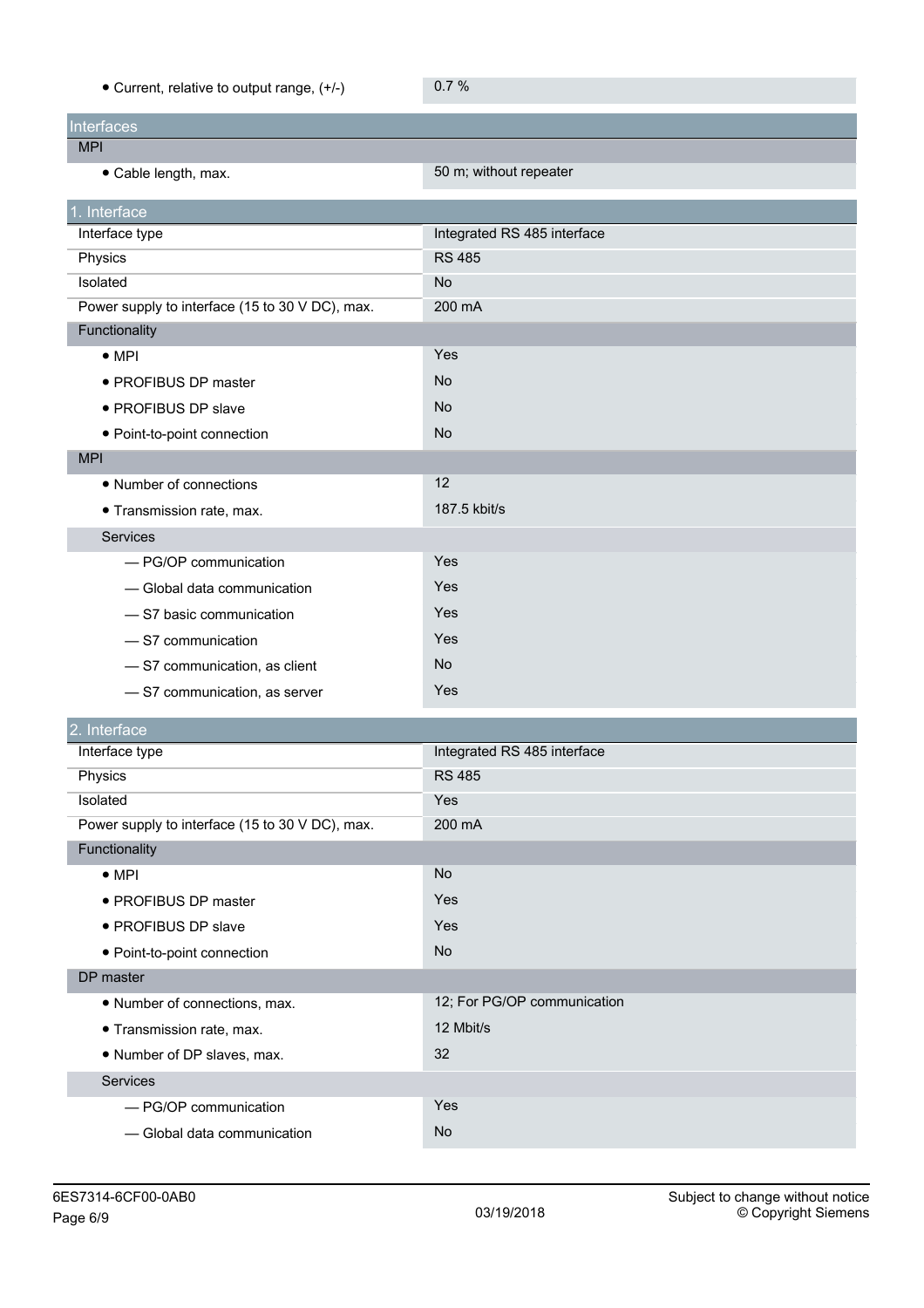| -S7 basic communication                                  | <b>No</b>      |
|----------------------------------------------------------|----------------|
| -S7 communication                                        | No.            |
| -S7 communication, as client                             | <b>No</b>      |
| - S7 communication, as server                            | <b>No</b>      |
| - Equidistance                                           | Yes            |
| $-$ SYNC/FREEZE                                          | Yes            |
| - Direct data exchange (slave-to-slave<br>communication) | Yes            |
| $-DPV1$                                                  | No             |
| Address area                                             |                |
| - Inputs, max.                                           | 1 kbyte        |
| - Outputs, max.                                          | 1 kbyte        |
| User data per DP slave                                   |                |
| - Inputs, max.                                           | 244 byte       |
| - Outputs, max.                                          | 244 byte       |
| <b>Communication functions</b>                           |                |
| PG/OP communication                                      | Yes            |
| Global data communication                                |                |
| • supported                                              | Yes            |
| . Number of GD packets, transmitter, max.                | $\overline{4}$ |
| . Number of GD packets, receiver, max.                   | 4              |
| • Size of GD packets, max.                               | 22 byte        |
| S7 basic communication                                   |                |
| • supported                                              | Yes            |
| · User data per job, max.                                | 76 byte        |
| S7 communication                                         |                |
| · User data per job, max.                                | 64 kbyte       |
| Number of connections                                    |                |
| • overall                                                | 12             |
| · usable for PG communication                            | 11             |
| - reserved for PG communication                          | $\mathbf{1}$   |
| - adjustable for PG communication, max.                  | 11             |
| · usable for OP communication                            | 11             |
| - reserved for OP communication                          | $\mathbf{1}$   |
| - adjustable for OP communication, max.                  | 11             |
| · usable for S7 basic communication                      | 8              |
| - reserved for S7 basic communication                    | 8              |
| - adjustable for S7 basic communication,                 | 8              |
| max.                                                     |                |
| • usable for routing                                     | $\overline{4}$ |
| S7 message functions                                     |                |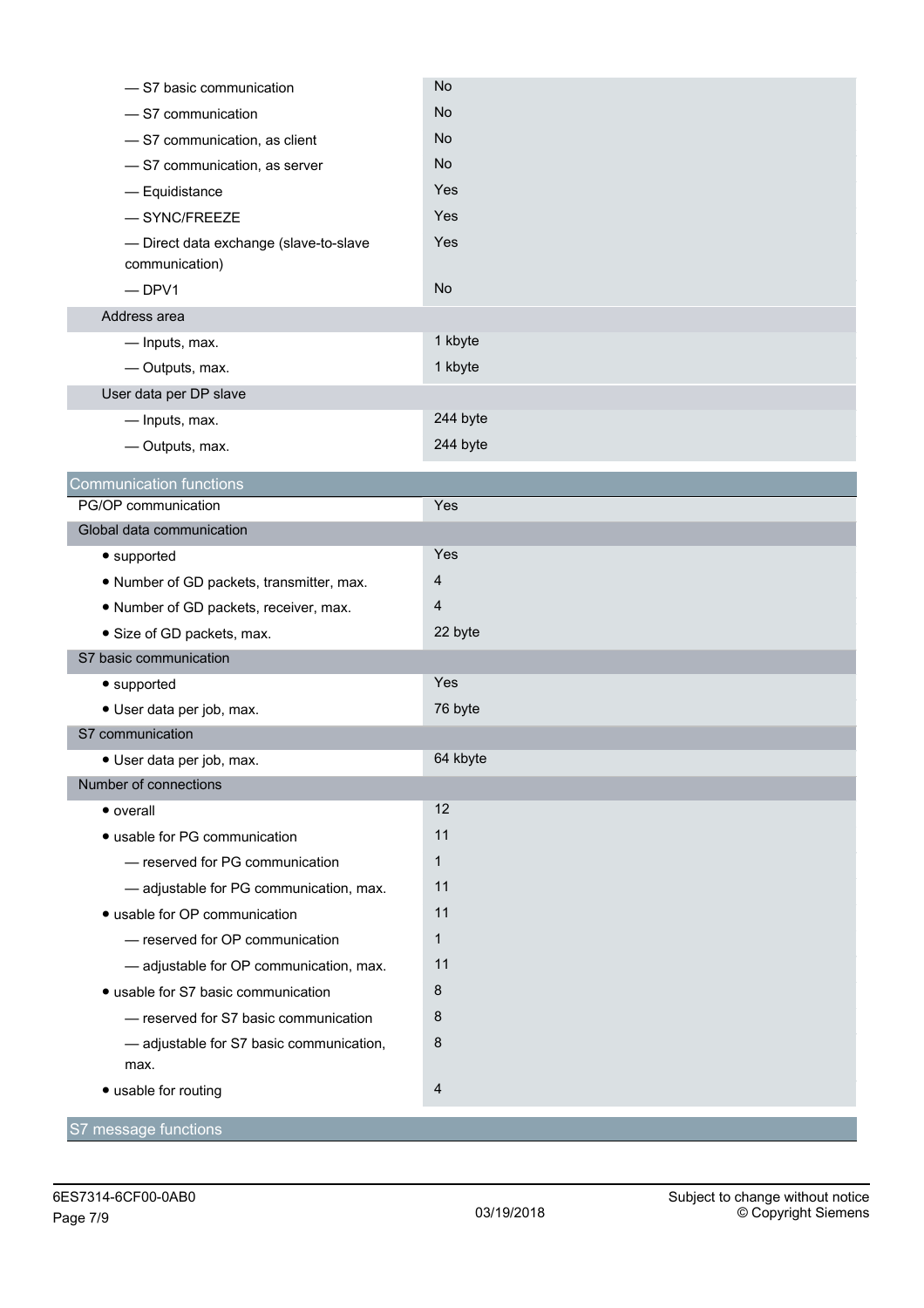| Number of login stations for message functions, max. | $\overline{7}$             |
|------------------------------------------------------|----------------------------|
| <b>Integrated Functions</b>                          |                            |
| Number of counters                                   | $\overline{4}$             |
| Counting frequency (counter) max.                    | 60 kHz                     |
| Frequency measurement                                | Yes                        |
| controlled positioning                               | Yes                        |
| PID controller                                       | Yes                        |
| Number of pulse outputs                              | $\overline{4}$             |
| Limit frequency (pulse)                              | $2.5$ kHz                  |
| Potential separation                                 |                            |
| Potential separation digital inputs                  |                            |
| · Potential separation digital inputs                | Yes                        |
| • between the channels, in groups of                 | 16                         |
| • between the channels and backplane bus             | Yes                        |
| Potential separation digital outputs                 |                            |
| · Potential separation digital outputs               | Yes                        |
| • between the channels, in groups of                 | 8                          |
| • between the channels and backplane bus             | Yes                        |
| Potential separation analog inputs                   |                            |
| · Potential separation analog inputs                 | Yes; common for analog I/O |
| Potential separation analog outputs                  |                            |
|                                                      |                            |
| • Potential separation analog outputs                | Yes; common for analog I/O |
|                                                      |                            |
| Configuration                                        |                            |
| Configuration software                               |                            |
| $\bullet$ STEP 7                                     | Yes; V5.1 SP2              |
| Programming                                          |                            |
| • Nesting levels                                     | 8                          |
| Programming language                                 |                            |
| $-LAD$                                               | Yes                        |
| $-$ FBD                                              | Yes                        |
| $-$ STL                                              | Yes                        |
| $-$ SCL                                              | Yes                        |
| $-CFC$                                               | Yes                        |
| $-$ GRAPH                                            | Yes                        |
| - HiGraph <sup>®</sup>                               | Yes                        |
| Know-how protection                                  |                            |
| • User program protection/password protection        | Yes                        |
| <b>Dimensions</b>                                    |                            |
| Width                                                | 120 mm                     |
| Height                                               | 125 mm                     |